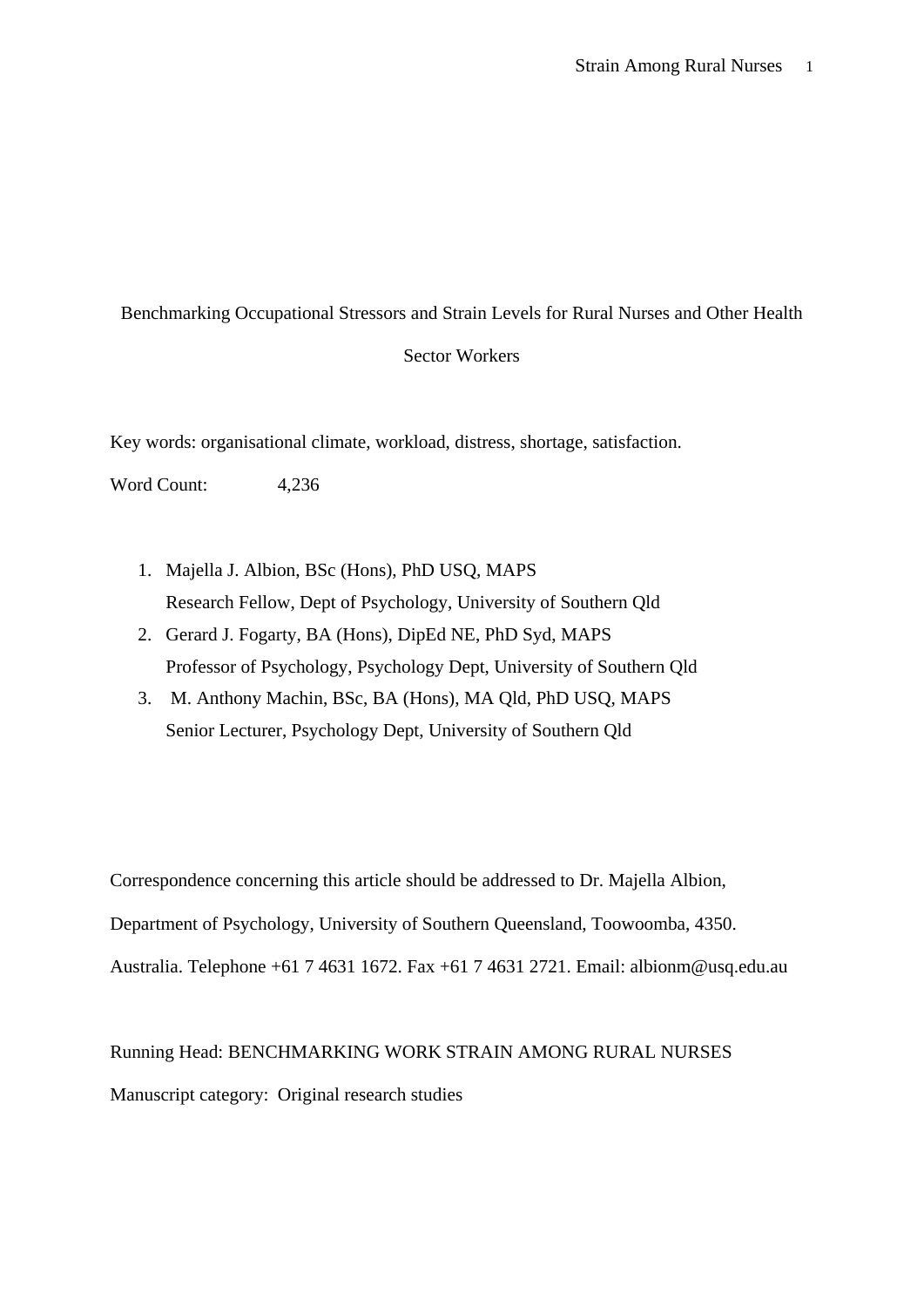### Abstract

This study was conducted with 1097 employees (866 females, 217 males, 14 did not indicate gender) in a regional Health Service District (HSD) who completed the Queensland Public Agency Staff Survey (QPASS). Nurses' results on measures of organisational climate and psychological outcomes were compared with those of other employees in the HSD. Nurses reported less favourable outcomes on all but one of the organisational climate scales, and also were found to have more distress (strain), and lower levels of morale, job satisfaction, and quality of worklife than others. Results were generally less favourable for nurses working in the large regional hospital and in mental health than for nurses in other facilities.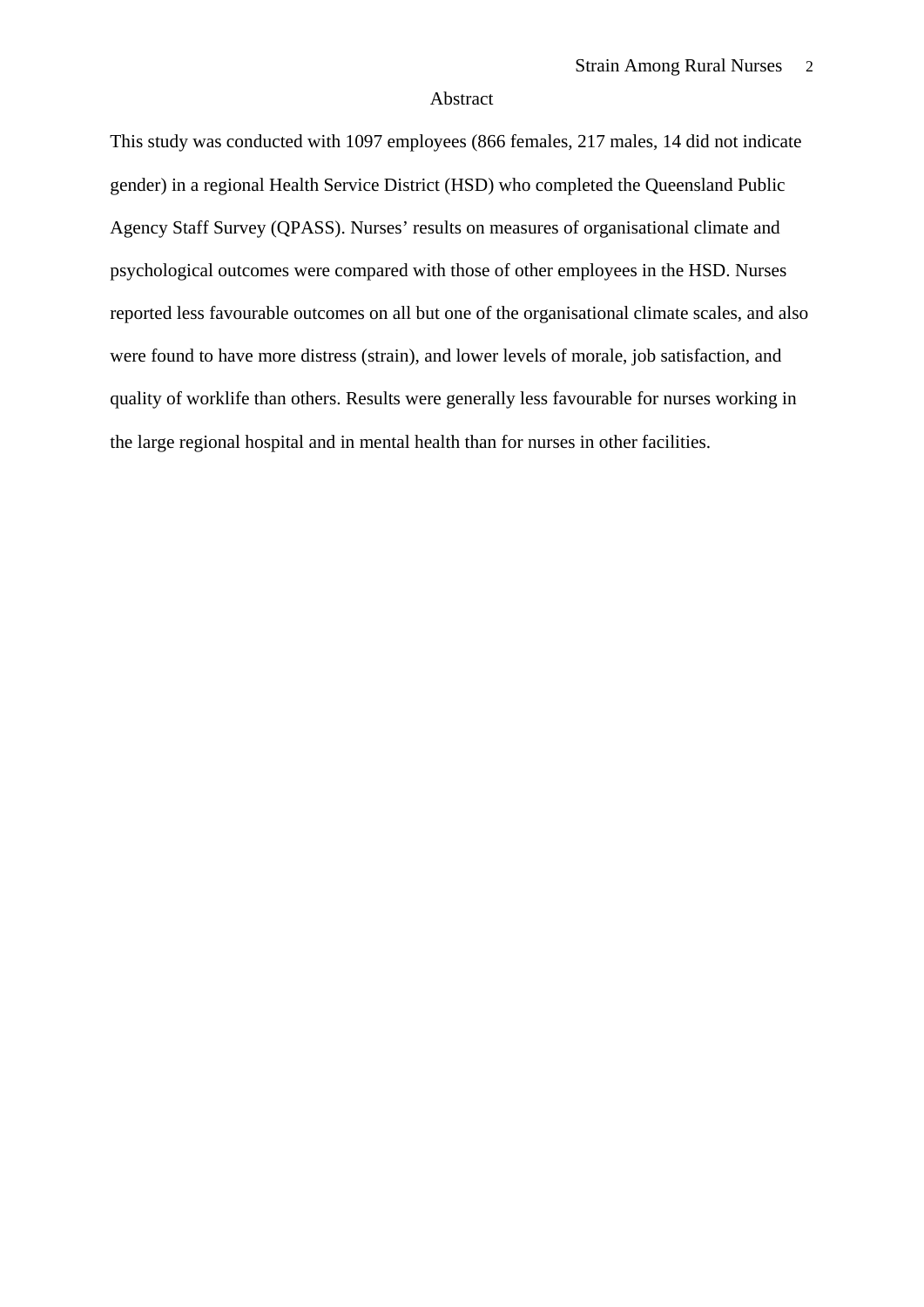Benchmarking Occupational Stressors and Strain Levels for Rural Nurses and Other Health

### Sector Workers

Access to medical care in rural and remote areas is significant for the viability of life in those communities. Even if budgetary decisions were taken today to ensure the ample provision of physical resources such as hospitals and clinics, the problem of providing qualified staff could not so easily be solved. Rural communities have long grappled with the problem of being unable to attract health professionals to live and work in their areas. For example, a report of a recent survey indicated that the shortage of doctors in rural Australia had now reached 700 (Dawson 2002), and there has been a longstanding concern with recruiting and retaining nurses outside the main urban centres (Hegney 1996). This paper will focus specifically on the experiences of nurses working in regional and rural settings within a Queensland Health Service District (HSD), identifying specific areas of concern by comparing nurses' measures on organisational climate and attitudes to worklife scales with those of other health sector employees in the same environments.

### *Background*

Nursing is generally seen as a stressful occupation, with nurses being susceptible to physical and mental health problems, and even suicide (Baldwin 1999). The nature of the work can require them to be daily witness to, or participants in, life and death decisions (Hirschhorn and May 1999). Baldwin identified their main stressors as high workload, lack of staff support, contact with critically ill patients, emotional demands of patients and relatives, and increasingly, the risk of violence, particularly for nurses in psychiatric settings and male nurses (who are more frequently called on to deal with violent situations). A UK study of National Health Service nurses (Muncer et al. 2001) noted similar causes of stress for nurses in that country, many of them relating to the need to perform multiple roles and working with insufficient staff and resources. It is not surprising then, that nurses are in short supply. Neill and Taylor (2002) cited the aging of the nursing workforce, diminished recruitment, expanded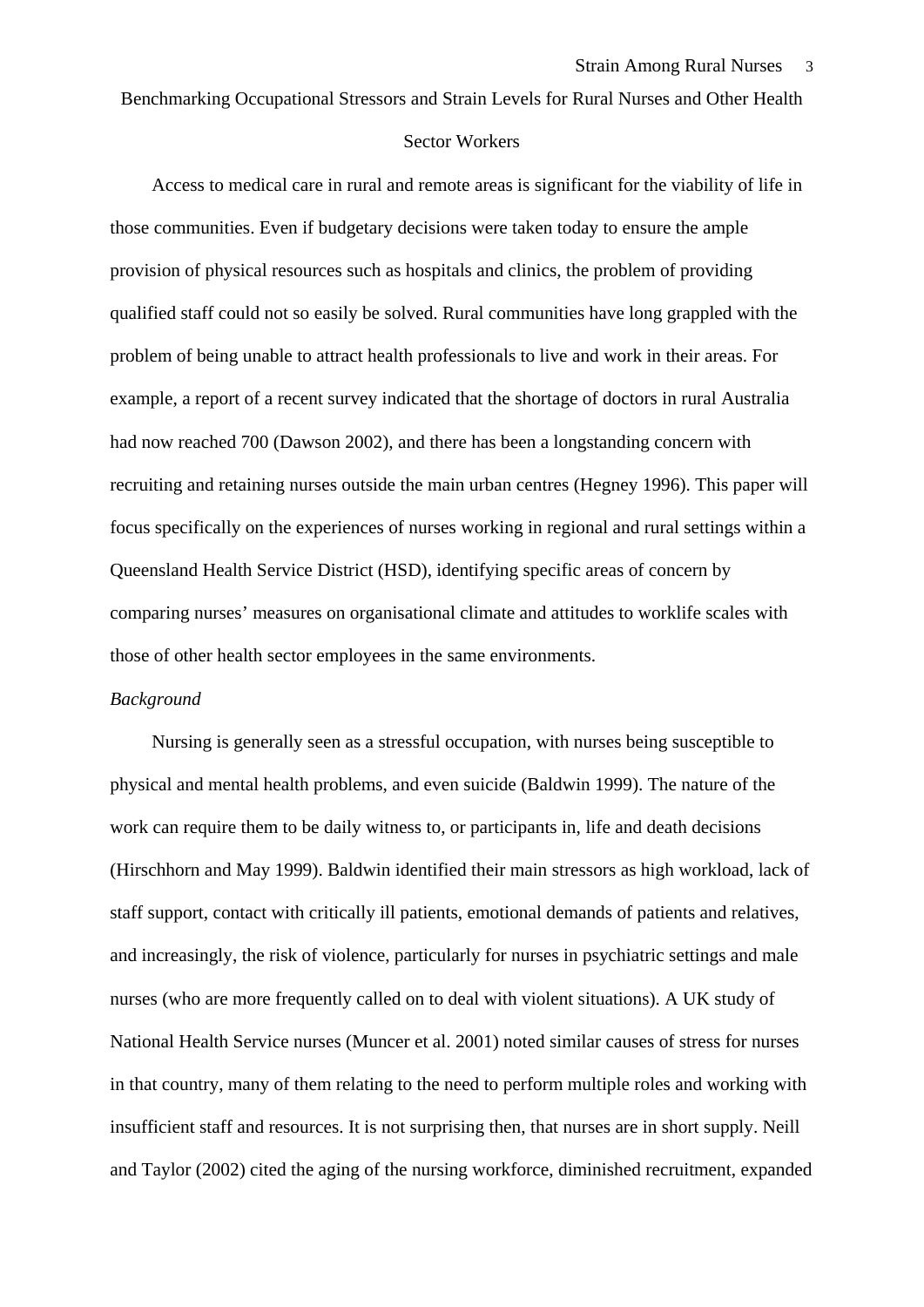Strain Among Rural Nurses 4

employment opportunities for women, and changes to the provision and funding of health services as indicators of an ongoing lack of nurses to meet current and emerging needs.

It has been suggested that the impact of nursing shortages has always been more devastating in rural and remote communities, which experience chronic vacancies and high staff turnover (Neill and Taylor 2002). While efforts are being made to recruit more nurses into regional and remote areas, it is also important to ensure that they stay. Hegney et al. (2002) cited a study conducted by Queensland Health which indicated that 18 of the 21 health service districts in the state which recorded higher than average turnover rates were in rural and remote areas. However, in a survey of remotely-based registered nurses conducted by Huntley (1994-1995), she discovered that 84% of respondents had worked at one hospital for five years or more, leading her to conclude that once nurses are recruited to these areas, many of them do tend to stay. A number of studies (e.g., Huntley, Neill and Taylor, Hegney et al.) have investigated factors which are likely to impact on nurses' decisions to leave their positions. These studies found that withdrawal intentions were generally related to poor attitudes of doctors and administration, emotional and physical demands of the job, family responsibilities, lack of understanding of their professional needs, inadequate backup, staff shortages, and lack of access to professional education. A study of nurses who had resigned from nursing positions in Queensland Health facilities between January 1999 and May 2000 (Hegney et al. 2001) found that those nurses who had worked in the most remote areas of the state nominated issues related to isolation. However, for others, the most important influences on their decisions to leave were work-related rather than issues such as community size, the local economy, and so on.

### *Research Aims, Methodology, and Hypotheses*

Despite the many studies reporting high strain levels for nurses, there are remarkably few studies comparing nurses with other health occupations. This kind of benchmark information is vital if researchers hope to influence those responsible for resource allocation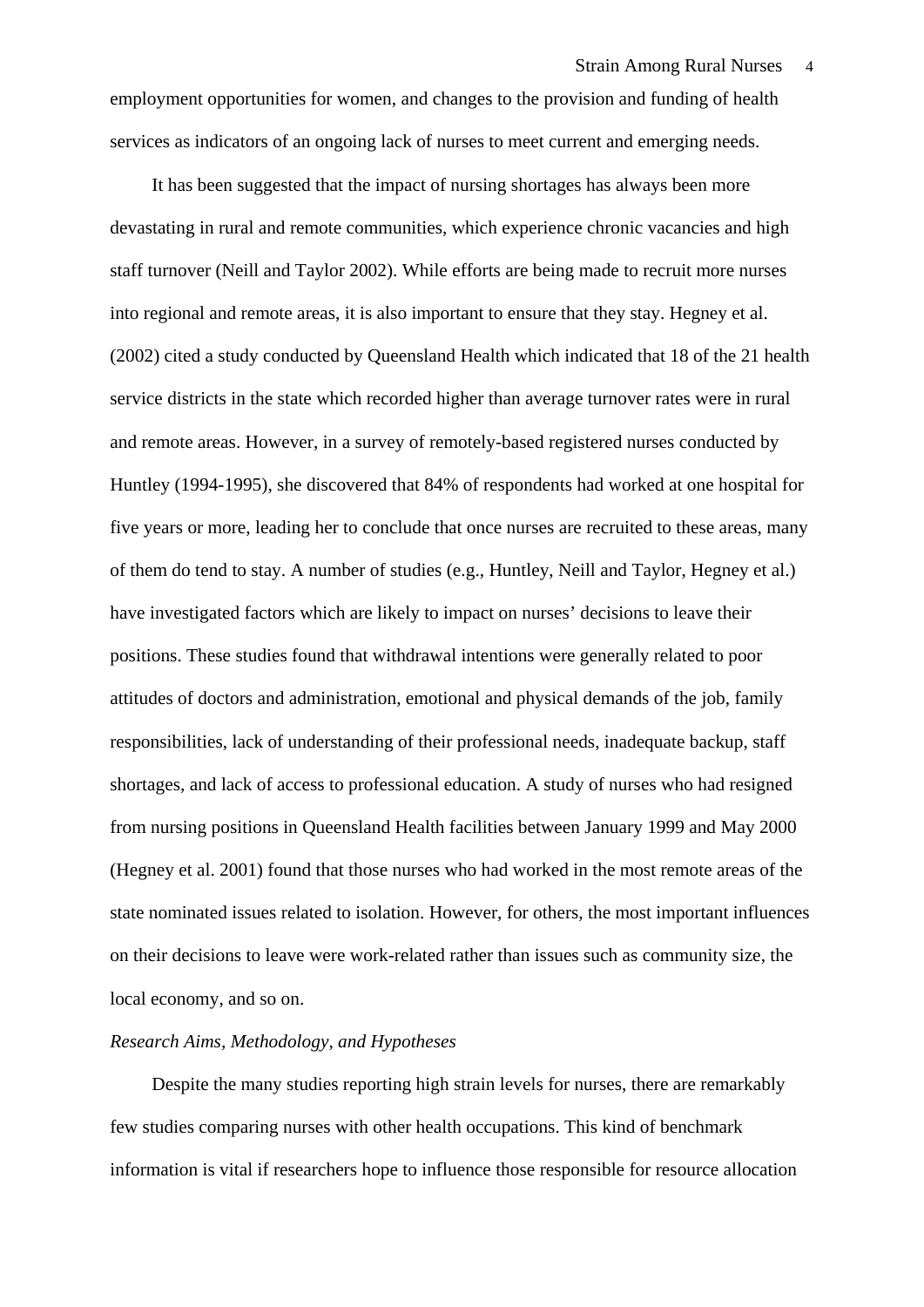and planning at national and state levels. In order to make such benchmark comparisons, some key methodological considerations must be observed. In the first place, it is important to recognise that strain is a reaction to a complex network of interacting environmental and individual factors. The environmental factors may be work-related or home-related and their effects may be moderated or mediated by a range of personal and psychosocial factors, such as coping skills, social support, and the like. If we restrict the focus of the study to the work environment – which is the subject of most of the claims in the literature regarding the nursing profession – there are well-validated organisational climate instruments that are designed to measure many of the positive and negative influences found in all work situations. The generic nature of such instruments addresses the first methodological consideration in this benchmarking study, which is to use measures that enable comparisons across professions, industries, and occupational groupings. Although this approach overlooks operational factors that may be confined to particular occupations, such as dealing with trauma, there is evidence in the stress literature that generic organisational factors are more important than local operational factors when predicting stress responses. Hart and Cotton (2002), for example, showed that levels of personal distress for Australian police officers are more affected by organisational climate than by events that occur during the conduct of their daily duties. In other words, despite the popular conception that it is the nature of police work *per se* that leads to distress, low morale, and withdrawal behaviour among police officers, the reality is that broad organisational climate factors such as appraisal and recognition systems, management practices, role clarity, goal congruence, and so on, are the major determinants of these responses.

A second methodological consideration follows from the work of Hart and Cooper (2001) who emphasised the need to take a much broader approach to occupational stress so that well-being is also considered. They argued that experiences of strain do not necessarily preclude overall states of happiness and well-being. We have observed this in our own work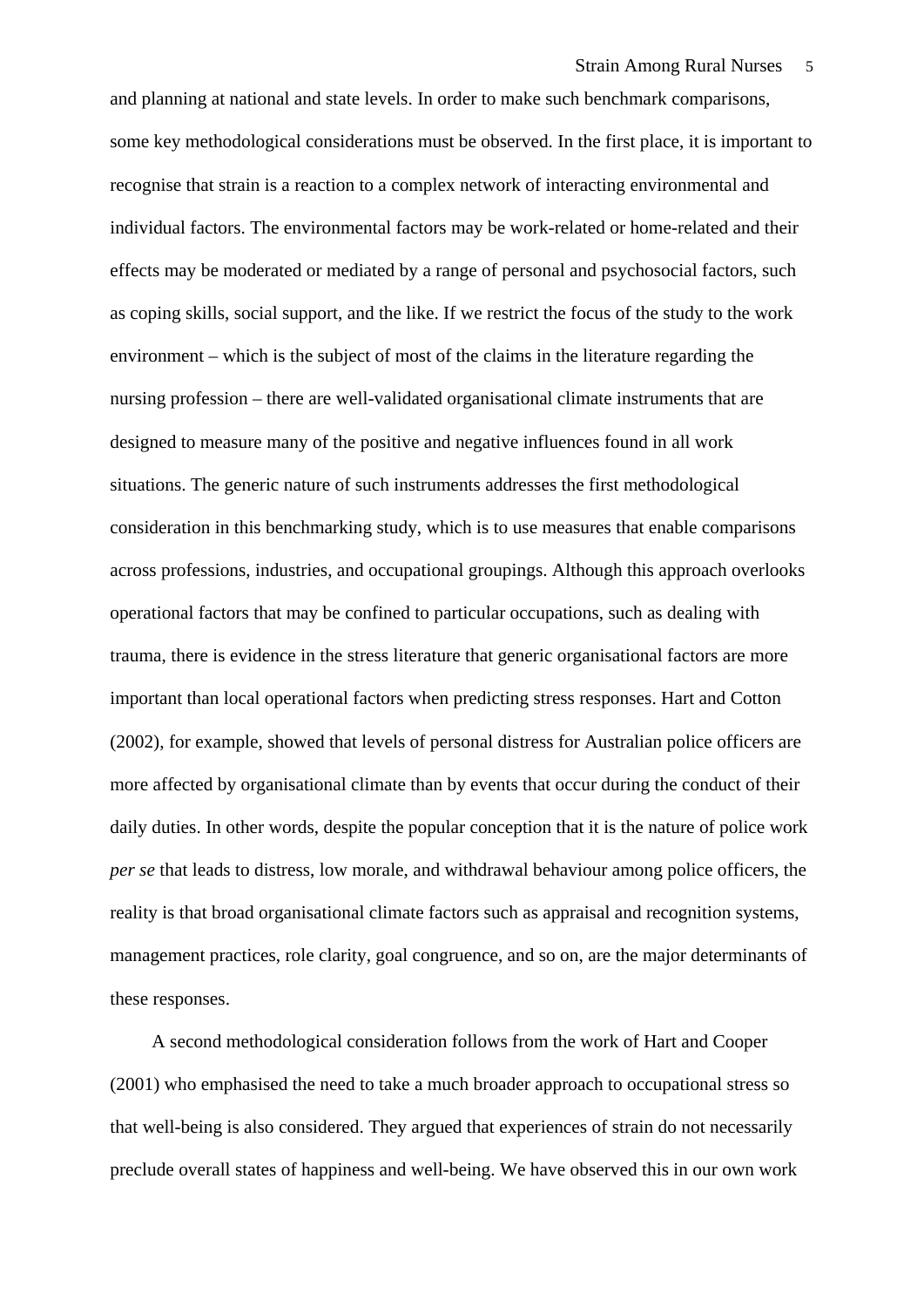on occupational stress (Fogarty et al. 1999) and support the view that a more balanced perspective is gained when both positive and negative features of organisational climate and individual reactions are surveyed. A lopsided view of professions can be gained if surveys focus exclusively on the negative aspects of the work environment.

Keeping these two considerations in mind, the present study will adopt an organisational climate approach to this benchmarking exercise. The survey instrument will be one that has been used across many different government agencies and one that captures not only a reasonably comprehensive set of both positive and negative organisational factors but also well-being and strain outcomes. The benchmarking aims can then be achieved by comparing the levels of organisational climate and work attitudes as reported by nurses against those reported by other workers in the health care system, and also by comparing the reactions of nurses working in different types of health facilities.

It was expected that smaller hospitals and workgroups would offer more opportunities for staff interaction and support, and would be likely to have lower workloads than in the larger hospital. This was suggested to some extent by Coward et al. (1995) who found that nurses in small rural hospitals reported higher job satisfaction than those in larger hospitals. Differences were also expected for the staff in mental health facilities, based on previous research suggesting greater strain associated with violence for this group (Baldwin 1999).

It was hypothesised that:

1. Scores on OC variables and outcome measures would be generally less favourable for nurses than for other employees in the HSD.

2. Nurses in the large hospital and nurses in the mental health service would report less favourable work environments than other nurses.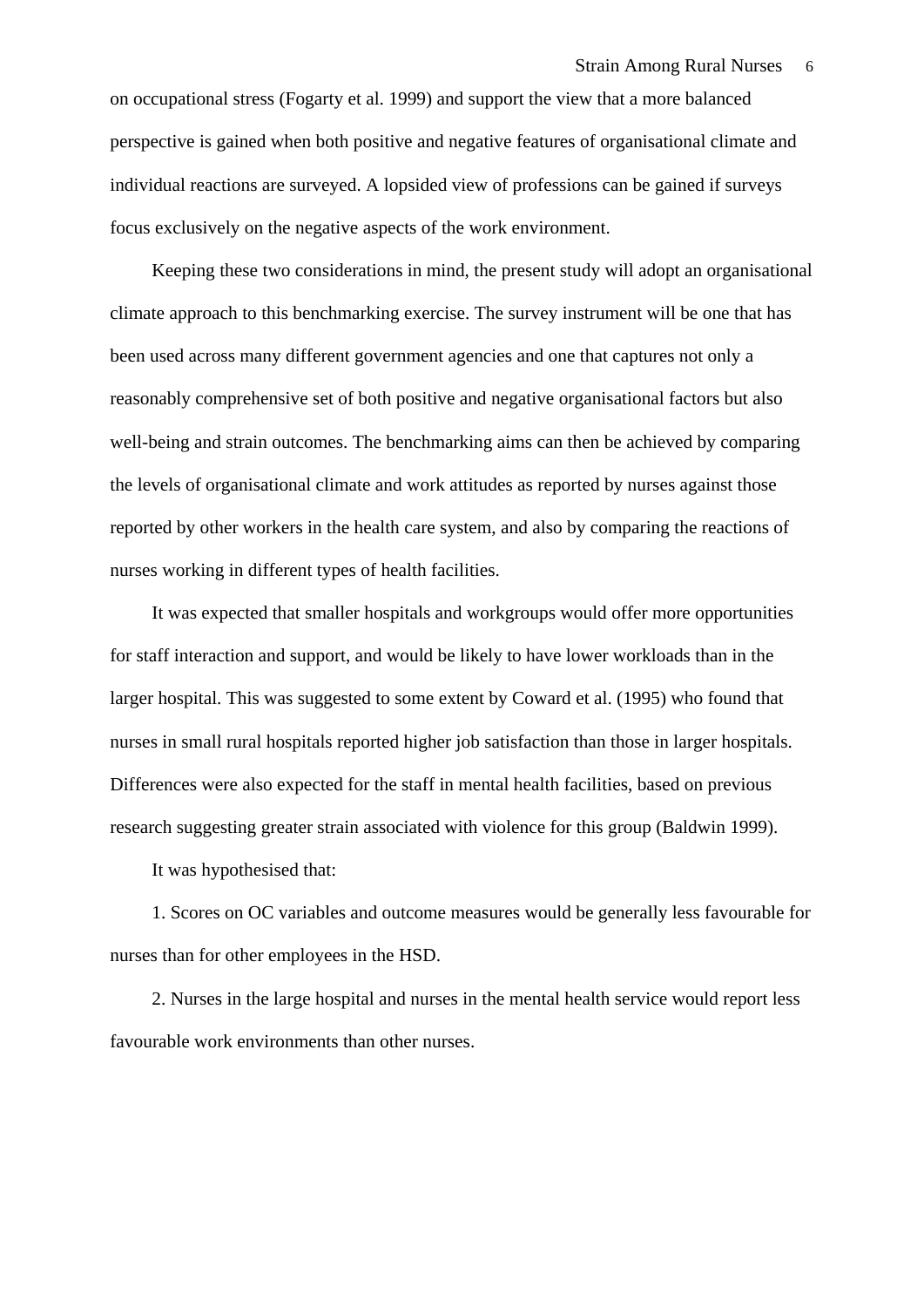### Method

#### *Participants*

Participants in this study were employees in a Queensland regional Health Service District (HSD). Facilities in the district included one large hospital, three smaller hospitals, three nursing homes, a community health service, other allied health services, and the district corporate office. The major hospital is located in a coastal regional centre and it is not considered geographically remote from services, having an Access/Remoteness index (DOHAC 1999) of 1 (highly accessible). The towns in which the smaller hospitals are located are rated 2 (accessible). Nevertheless, this region is some distance from the capital city, and so does experience some difficulties in terms of remoteness from the broader range of services available in the main urban centre. The data were collected as part of an organisational climate survey conducted with all employees of the HSD in 2002. A good response rate of 65% was achieved, with 1097 of the 1683 employees submitting completed survey forms.

The sample consisted of 866 (78.9%) females, and 217 (19.8%) males. Fourteen respondents did not indicate their gender. The largest age group (36.1%) was the 41-50 years cohort. The average time people had been in their current position and at their current location was 3-5 years. Approximately 20% of staff had been in their current positions for 10 years or longer.

Table 1 contains a summary of respondents' occupational categories.

| Occupational category | Classification/Role | Number | Sub-Totals |
|-----------------------|---------------------|--------|------------|
| Administrative        | $AO1-AO4$           | 150    |            |
|                       | $AO5-AO8$           | 24     | 174        |
| Medical               | Jnr MO              | 17     |            |
|                       | Snr MO              | 26     |            |

### *Numbers in each Occupational Stream*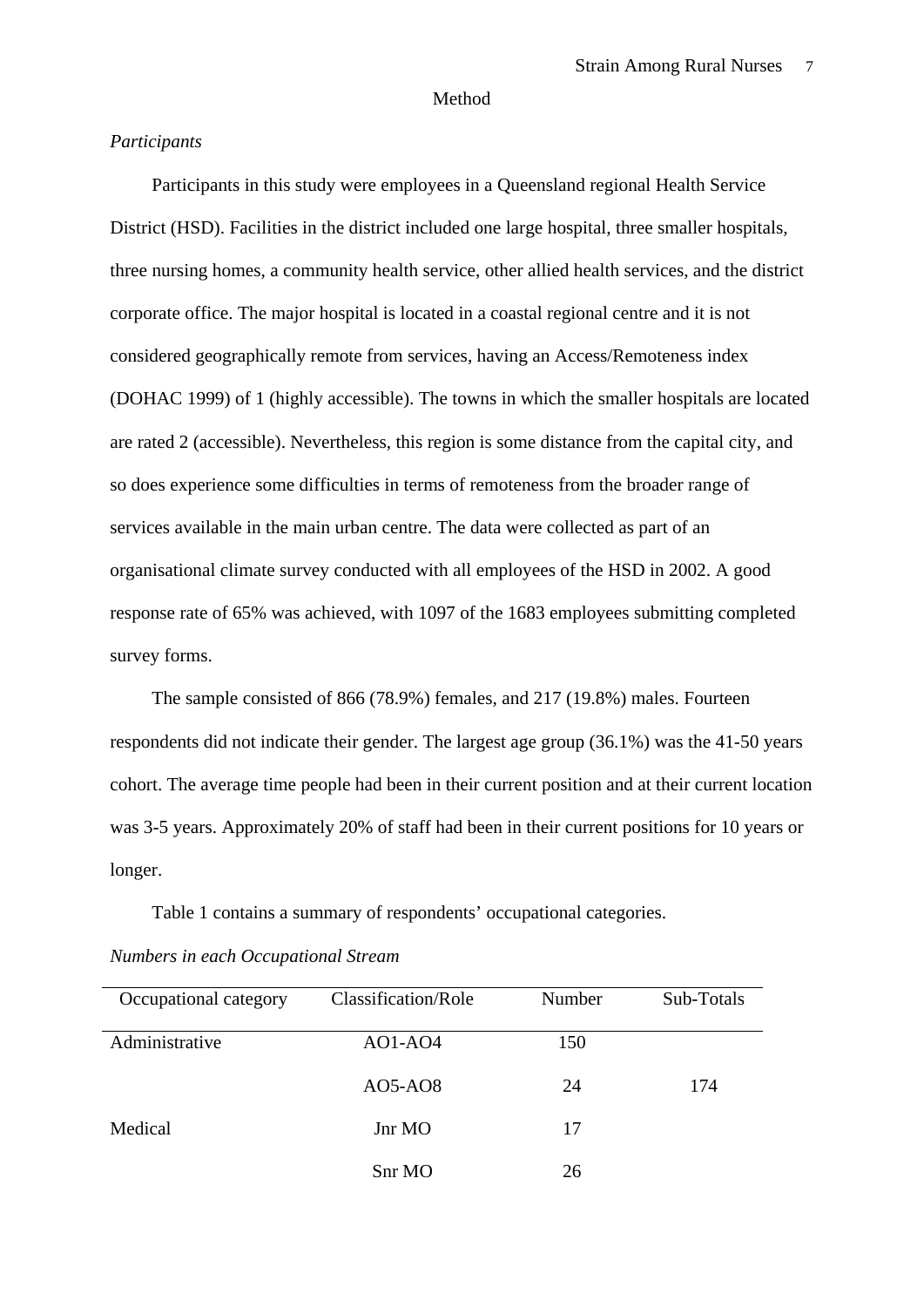|                        |                             |                | <b>Strain Among Rural Nurses</b> |  |
|------------------------|-----------------------------|----------------|----------------------------------|--|
|                        | <b>Visiting MO</b>          | $\tau$         | 50                               |  |
| Professional           | PO                          | 69             |                                  |  |
|                        | Dental                      | 60             | 129                              |  |
| Eng/Tech/Operational   | <b>Engineering Services</b> | 9              |                                  |  |
|                        | <b>OSO</b>                  | 164            |                                  |  |
|                        | <b>TO</b>                   | $\overline{7}$ | 180                              |  |
| Nursing                | RN1                         | 183            |                                  |  |
|                        | RN2                         | 108            |                                  |  |
|                        | RN3                         | 50             |                                  |  |
|                        | ${\rm EN}$                  | 91             |                                  |  |
|                        | <b>AIN</b>                  | 76             | 508                              |  |
| Other/Did not indicate |                             |                | 56<br>56                         |  |
|                        | Total                       |                | 1097                             |  |

*Note.* AO = Administrative Officer, MO = Medical Officer, OSO = Operational Services Officer,  $PO = Professional$  Officer,  $TO = Technical$  Officer,  $RN = Registered$  Nurse,  $EN =$ Enrolled Nurse, AIN = Assistant in Nursing.

### *Materials*

The Queensland Public Agency Staff Survey (QPASS; (Hart et al. 1996) was used to obtain measures of employees' reactions to their work environment. QPASS has been used extensively with Queensland government departments and HSDs for a number of years. The original QPASS measured six aspects of a person's experiences at work – positive work events, negative work events, organisational climate, problem-focused coping, emotionfocused coping, and psychological outcomes. Only two of these aspects were measured on this occasion – organisational climate and psychological outcomes.

There are 10 scales measuring organisational climate variables. These are:

1. Workplace Morale (5 items): The enthusiasm, pride and energy of staff.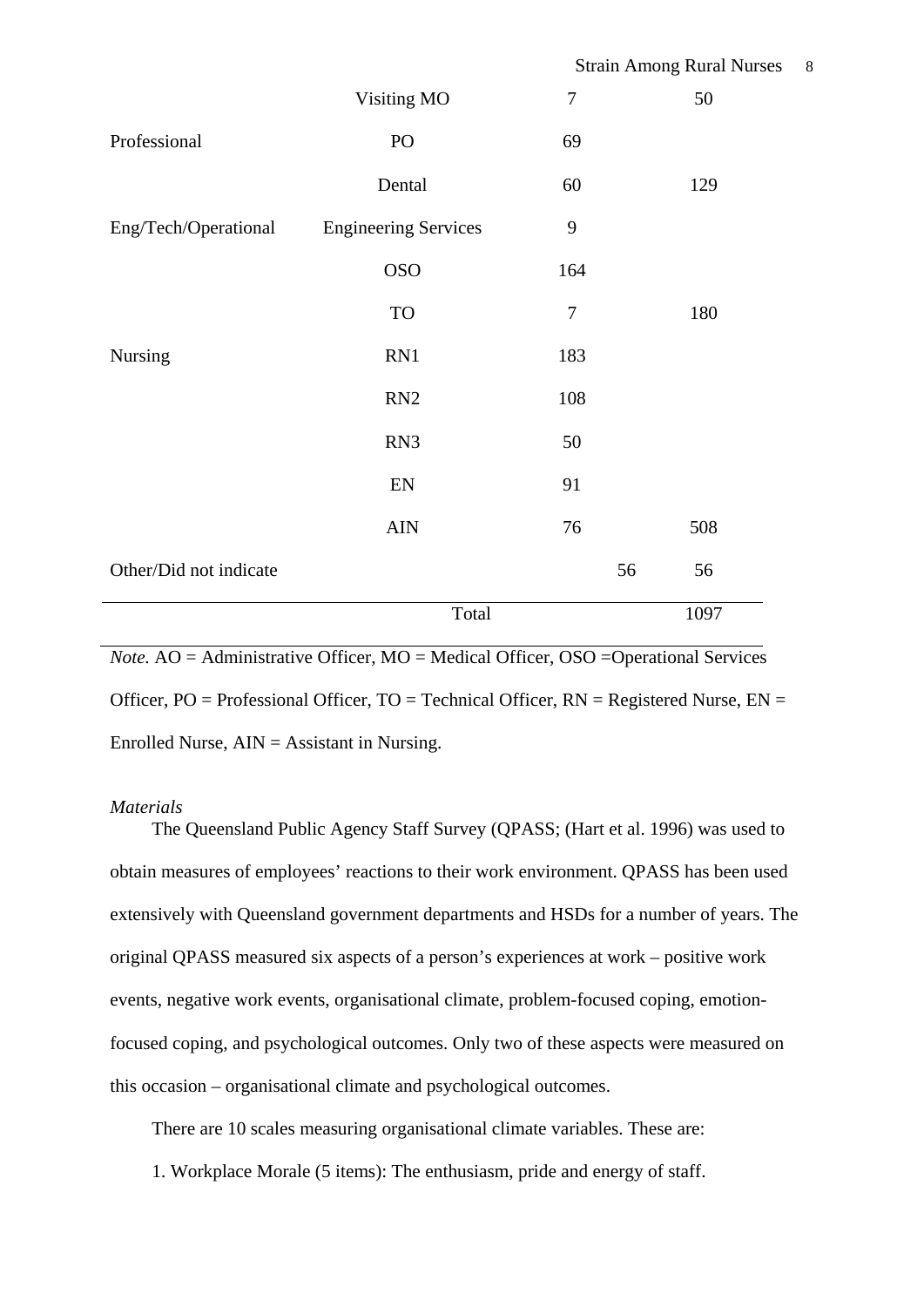2. Supportive Leadership (5 items): The extent to which leaders are approachable, supportive and communicative.

3. Participative Decision-Making (4 items): The extent to which staff are encouraged and have opportunities to participate in decision-making.

4. Role Clarity (4 items): Whether roles and expectations are clearly defined.

5. Professional Interaction (7 items): The degree of acceptance and support from fellow staff.

6. Appraisal and Recognition (6 items): The quality of regular recognition and feedback.

7. Professional Growth (5 items): Encouragement of and opportunities for training and career development.

8. Goal Congruence (5 items): The extent to which personal goals are in agreement with workplace goals.

9. Workplace Distress (5 items): The level of frustration, stress, and tension in the workplace.

10. Excessive Work Demands (4 items): The level of constant pressure due to heavy workload.

The first eight of these scales measure positive aspects of the work environment, while the last two are negative indicators. Respondents indicate their agreement with each item on a 5-point scale.

The three subscales measuring psychological outcomes are:

1. Quality of Worklife (6 items): The extent to which a person's worklife meets their hopes and expectations.

2. Individual Morale (7 items): Levels of positive feelings experienced at work.

3. Individual Distress (7 items): Levels of negative feelings experienced at work.

The items on these three measures are marked on a 7-point scale.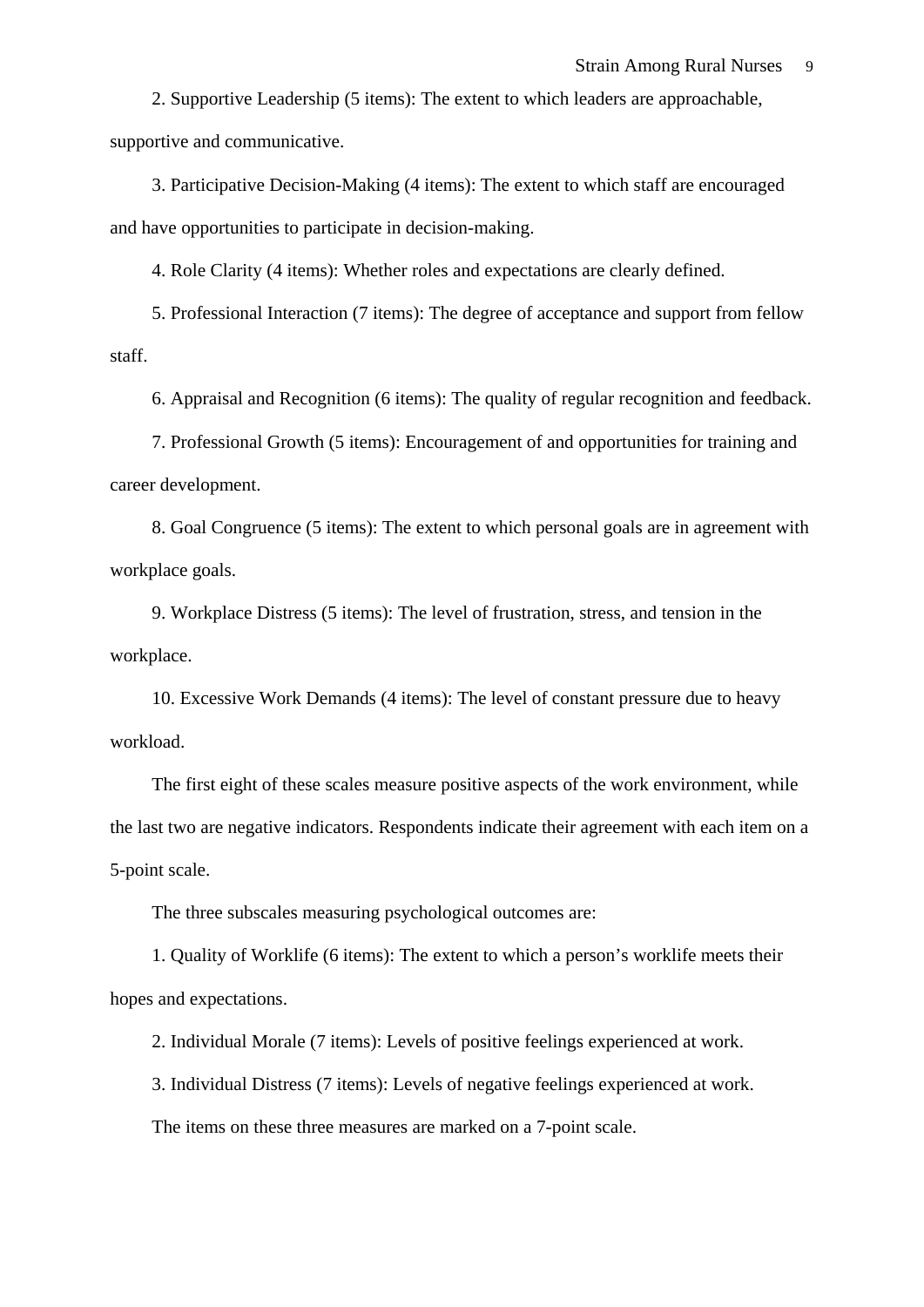Two additional outcome measures were obtained. In the final section of the questionnaire, participants were also asked to indicate their level of job satisfaction (3 items), and their intention to leave their current position (3 items).

### *Procedure*

The survey was administered in a paper-based format to all staff. Work time was made available for its completion, and data were collected at various work sites over a two-week period in late 2002. Confidentiality was respected during all aspects of data collection, with management having access to group results only.

### Results

The data were screened and prepared for analysis using SPSS for Windows. All scores were converted to percentages to enable appropriate comparisons to be made. Mean percentage scores and reliability data for each of the scales are presented in Table 2. The alpha coefficients indicate that the scales are reliable indicators of the organisational climate (OC) and psychological outcome variables they purport to measure.

| Variable                      | $M^*$ | <i>SD</i> | $\alpha$ |
|-------------------------------|-------|-----------|----------|
| <b>Quality of Worklife</b>    | 51.69 | 24.76     | .92      |
| <b>Individual Morale</b>      | 55.59 | 22.08     | .93      |
| <b>Individual Distress</b>    | 32.66 | 22.76     | .90      |
|                               |       |           |          |
| <b>Workplace Morale</b>       | 52.61 | 21.55     | .86      |
| Supportive Leadership         | 58.59 | 24.22     | .88      |
| Participative Decision-Making | 51.68 | 22.41     | .83      |
| <b>Role Clarity</b>           | 63.88 | 18.47     | .80      |

*Descriptive data for the OPASS subscales and additional measures (* $N = 1097$ *)*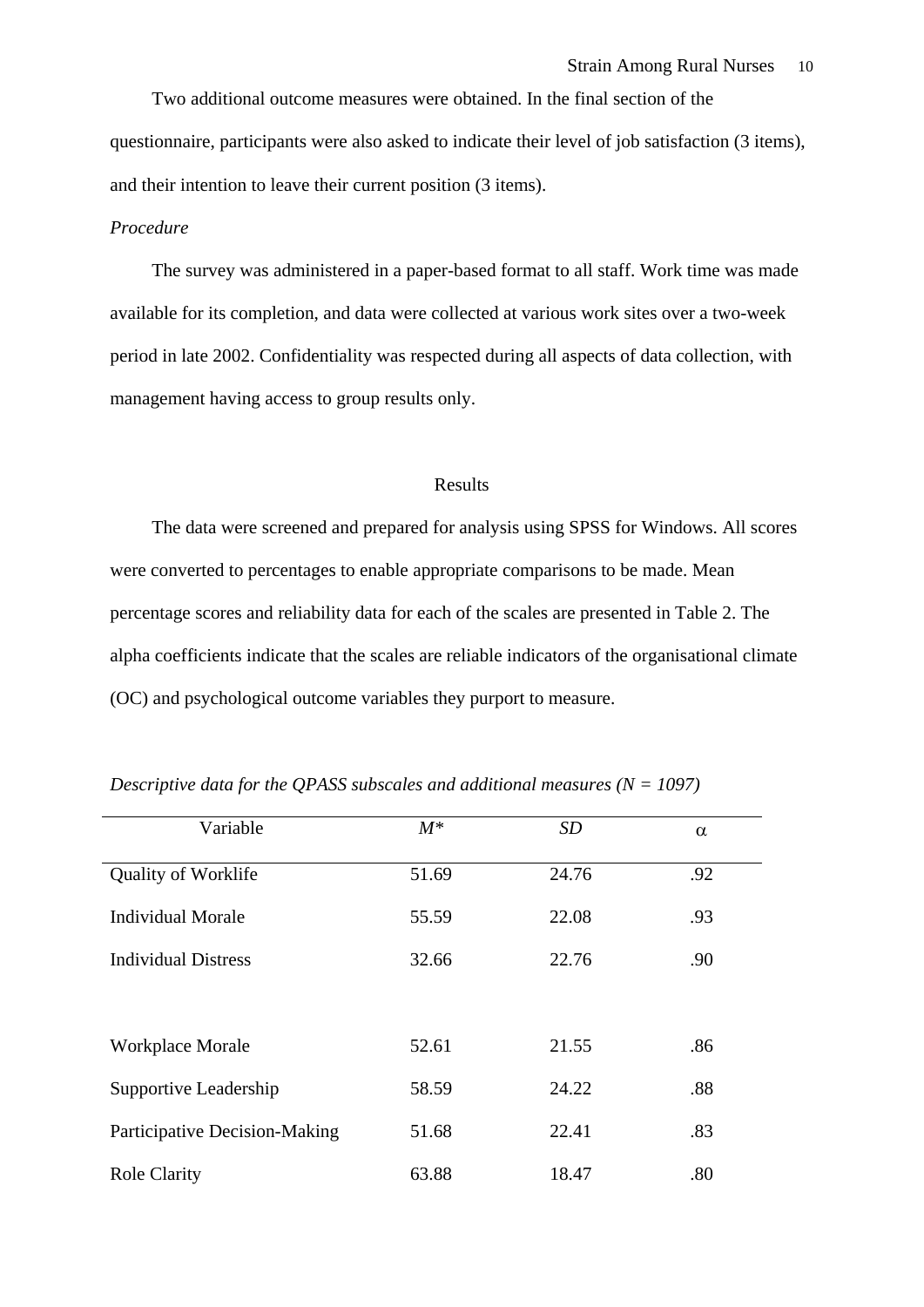|                               |       | <b>Strain Among Rural Nurses</b> | 11  |
|-------------------------------|-------|----------------------------------|-----|
| Professional Interaction      | 62.81 | 18.35                            | .87 |
| Appraisal & Recognition       | 50.20 | 22.98                            | .91 |
| Professional Growth           | 51.71 | 21.75                            | .83 |
| Goal Congruence               | 57.96 | 18.74                            | .81 |
| <b>Workplace Distress</b>     | 58.10 | 22.51                            | .89 |
| <b>Excessive Work Demands</b> | 61.15 | 23.64                            | .83 |
|                               |       |                                  |     |
| <b>Job Satisfaction</b>       | 67.34 | 23.06                            | .81 |
| Intention to Leave            | 18.54 | 21.10                            | .77 |
|                               |       |                                  |     |

*Note.* \* Scores expressed as percentages.

In order to compare the outcomes for nurses with other workers in the HSD, the sample was classified into four occupational groupings – Administrative, Medical/Professional, Operational/Technical/others, and Nursing. Analyses of Variance (AVOVA) were conducted for each of the outcome variables, followed by planned linear comparisons between nursing and all other occupational categories. Table 3 contains the mean scores and a summary of differences on the Psychological outcomes and OC scales for each of the four occupational groups. *F* scores and significance details are provided from the ANOVAs and *t* scores are reported for the linear comparisons between nurses and the average of the other three groups. Table 3.

|                            |       | Mean                                    |                         |       |                |          |
|----------------------------|-------|-----------------------------------------|-------------------------|-------|----------------|----------|
| Variable                   | Admin |                                         | Med/Prf Op/Tech Nursing |       | $\overline{F}$ | t        |
|                            |       | $n = 174$ $n = 179$ $n = 216$ $n = 508$ |                         |       |                |          |
| <b>Quality of Worklife</b> | 56.09 | 55.76                                   | 55.69                   | 47.34 | $10.5**$       | $5.6***$ |
| <b>Individual Morale</b>   | 57.45 | 59.20                                   | 60.97                   | 51.15 | $13.0**$       | $6.0**$  |

*Summary of Mean Differences between Outcome Measures of Nurses and other Employees.*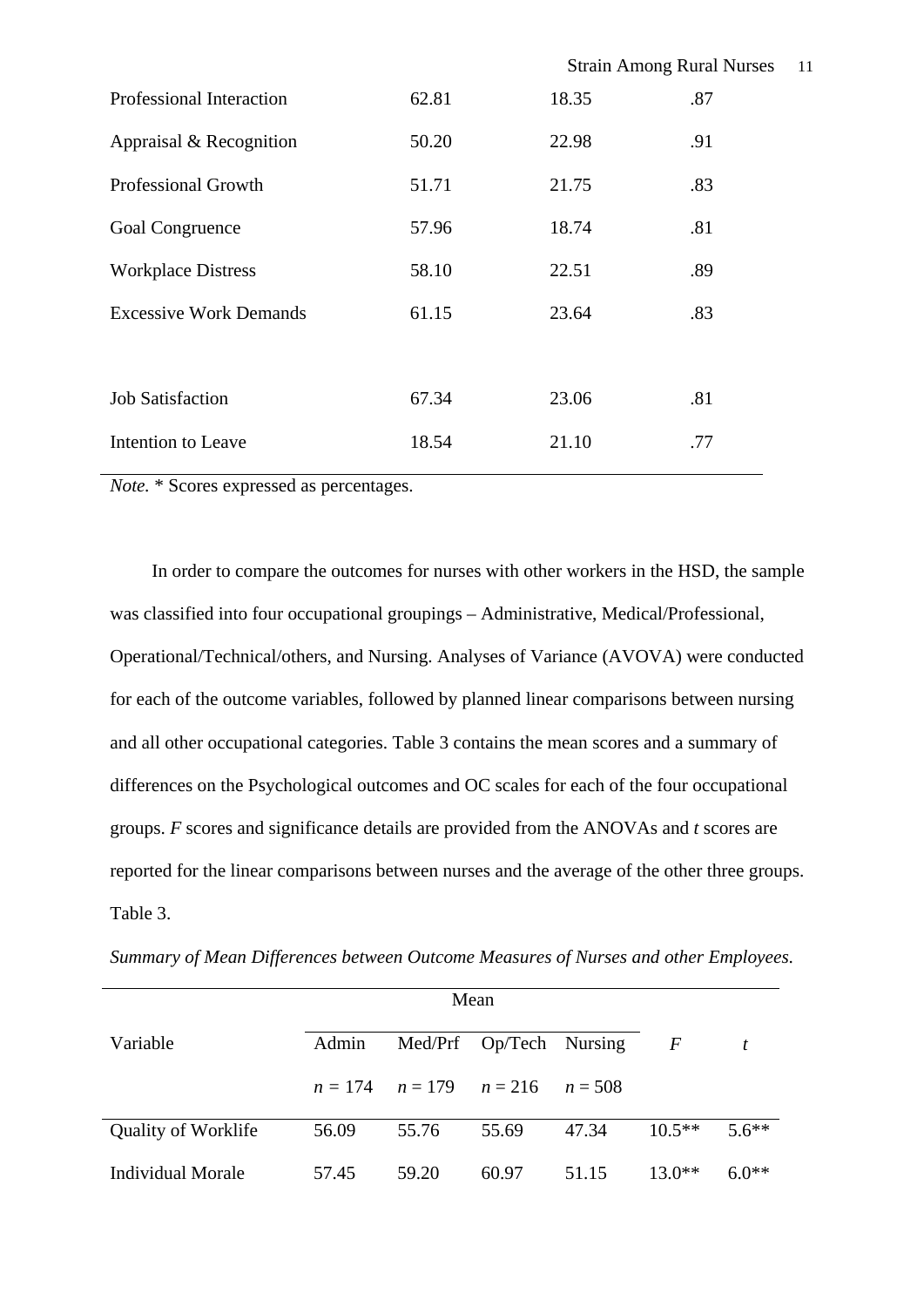|                                     |       |       |       |       | <b>Strain Among Rural Nurses</b> |          | 12 |
|-------------------------------------|-------|-------|-------|-------|----------------------------------|----------|----|
| <b>Individual Distress</b>          | 27.55 | 28.80 | 28.06 | 37.56 | $15.7**$                         | $-6.8**$ |    |
| Workplace Morale                    | 57.61 | 55.80 | 54.47 | 48.68 | $10.7**$                         | $5.5**$  |    |
| Supportive Leadership               | 60.96 | 64.04 | 64.38 | 53.24 | $16.3**$                         | $6.7**$  |    |
| Participative Decn-Mkg              | 52.93 | 56.75 | 53.43 | 48.58 | $6.9**$                          | $4.2**$  |    |
| <b>Role Clarity</b>                 | 66.04 | 63.89 | 68.06 | 61.38 | $7.6***$                         | $4.1**$  |    |
| Prof Interaction                    | 64.56 | 64.99 | 63.31 | 61.29 | 2.5                              |          |    |
| Appraisal & Recognitn               | 54.72 | 49.93 | 52.58 | 47.33 | $5.6*$                           | $3.6**$  |    |
| Professional Growth                 | 52.34 | 56.22 | 52.56 | 49.53 | $4.3*$                           | $3.1**$  |    |
| <b>Goal Congruency</b>              | 60.32 | 59.86 | 59.71 | 55.74 | $4.4*$                           | $3.6**$  |    |
| <b>Workplace Distress</b>           | 27.55 | 28.80 | 28.06 | 37.56 | 25.6**                           | $-8.7**$ |    |
| <b>Excessive Work Dmnds</b>         | 57.35 | 55.96 | 54.97 | 66.91 | 19.9**                           | $-7.6**$ |    |
| <b>Job Satisfaction</b>             | 69.99 | 69.60 | 73.42 | 63.16 | $12.2**$                         | $5.6***$ |    |
| Intention to Leave                  | 21.39 | 16.29 | 15.02 | 19.80 | $4.3*$                           | $-1.7$   |    |
| $N_{obs}$ * $\sim$ 05 ** $\sim$ 001 |       |       |       |       |                                  |          |    |

*Note.* \* *p* < .05, \*\* *p* < .001

Admin = Management and Clerical staff, Med/Prf = Medical and Professional staff, Op/Tech = Operational, Technical, Engineering and other staff.

The *t- scores* are based on linear comparisons of nurses with all other occupational groups.

The ANOVAs revealed that there were significant differences ( $p < .05$ ) among the mean scores on all outcome variables, except for Professional Interaction. The planned linear comparisons of other variables showed that for all but one of these measures nurses reported less favourable outcomes than the average of all other occupational groups. They recorded lower scores on all positive measures, such as Quality of Worklife ( $t_{df=1044} = 5.6$ ,  $p < .05$ ) and Individual Morale ( $t_{df=1018} = 6.0$ ,  $p < .05$ ), and higher scores on the negative indicators, Individual Distress ( $t_{df=1046} = -6.8$ ,  $p < .05$ ), Workplace Distress ( $t_{df=1044} = -8.7$ ,  $p < .05$ ), and Excessive Work Demands ( $t_{df=998} = -7.6$ ,  $p < .05$ ). The only variable for which nurses' scores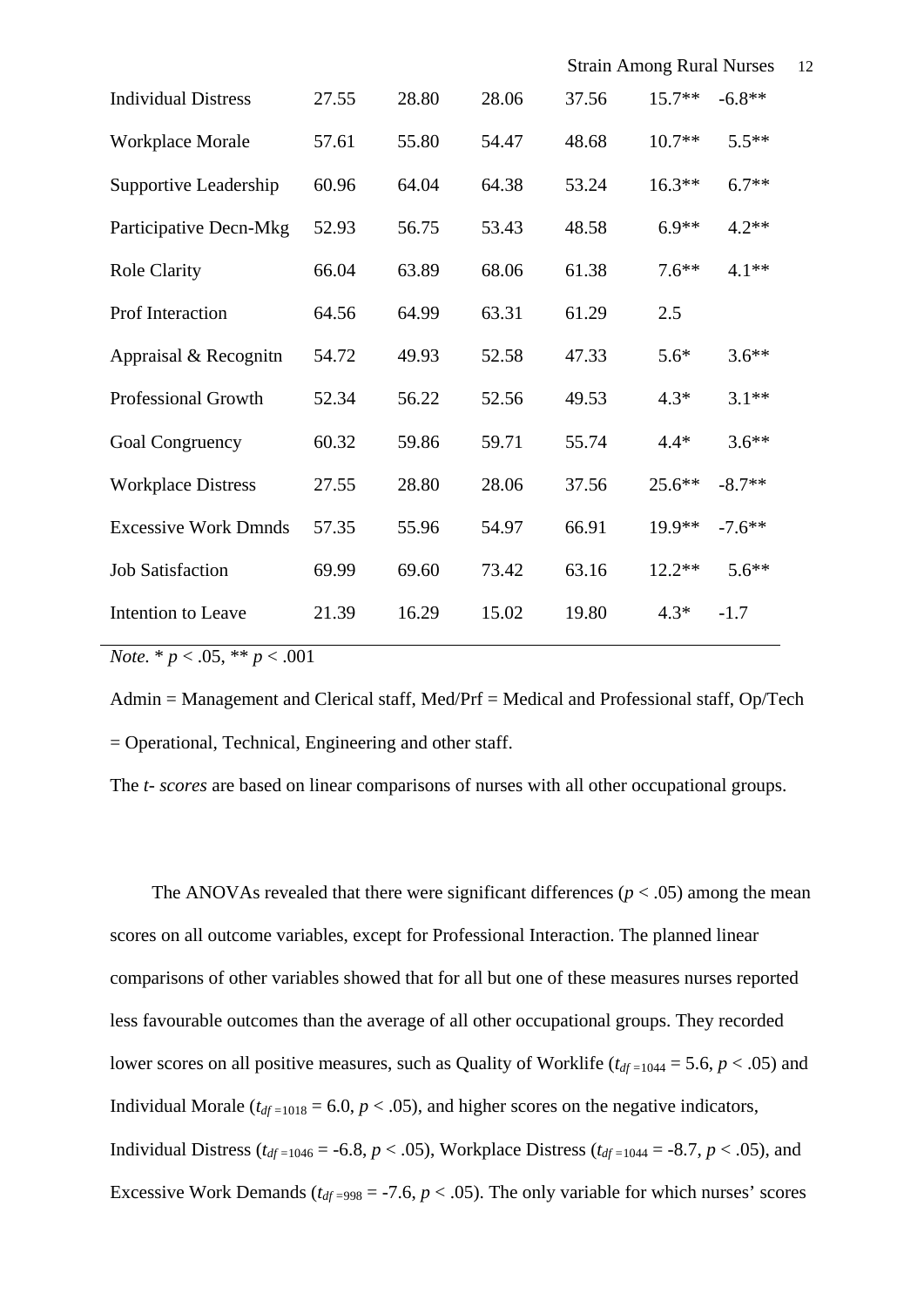were not significantly different from others' was Intention to Leave  $(t_{df} = 1058) = -1.7$ ,  $p > .05$ ). Levene's test of homogeneity was used to determine the appropriate *t* value, based on the equality or non-equality of the variances in the linear comparisons. Tukey's test was applied post hoc to examine differences in Intention to Leave, revealing that nurses' relatively high score on this variable was in fact significantly higher than that reported by the operational and technical staff  $(p < .05)$ , but not others. The group reporting the highest intention to leave was management and clerical, who also recorded a significantly higher score than operational/technical staff ( $p < .05$ ) but not others.

Further analyses were conducted to investigate differences for nurses in different work environments. For these analyses, locations were defined as large hospital, small hospital, nursing home, mental health facility, community, and other. ANOVAs on each of the outcome variables were again conducted to determine between group differences. Two planned linear comparisons were made. The first was between nurses in large hospitals compared with the average of nurses in all other workplaces, and the second was between those in mental health services and the average of those in all other places. The results of these analyses are presented in Table 4.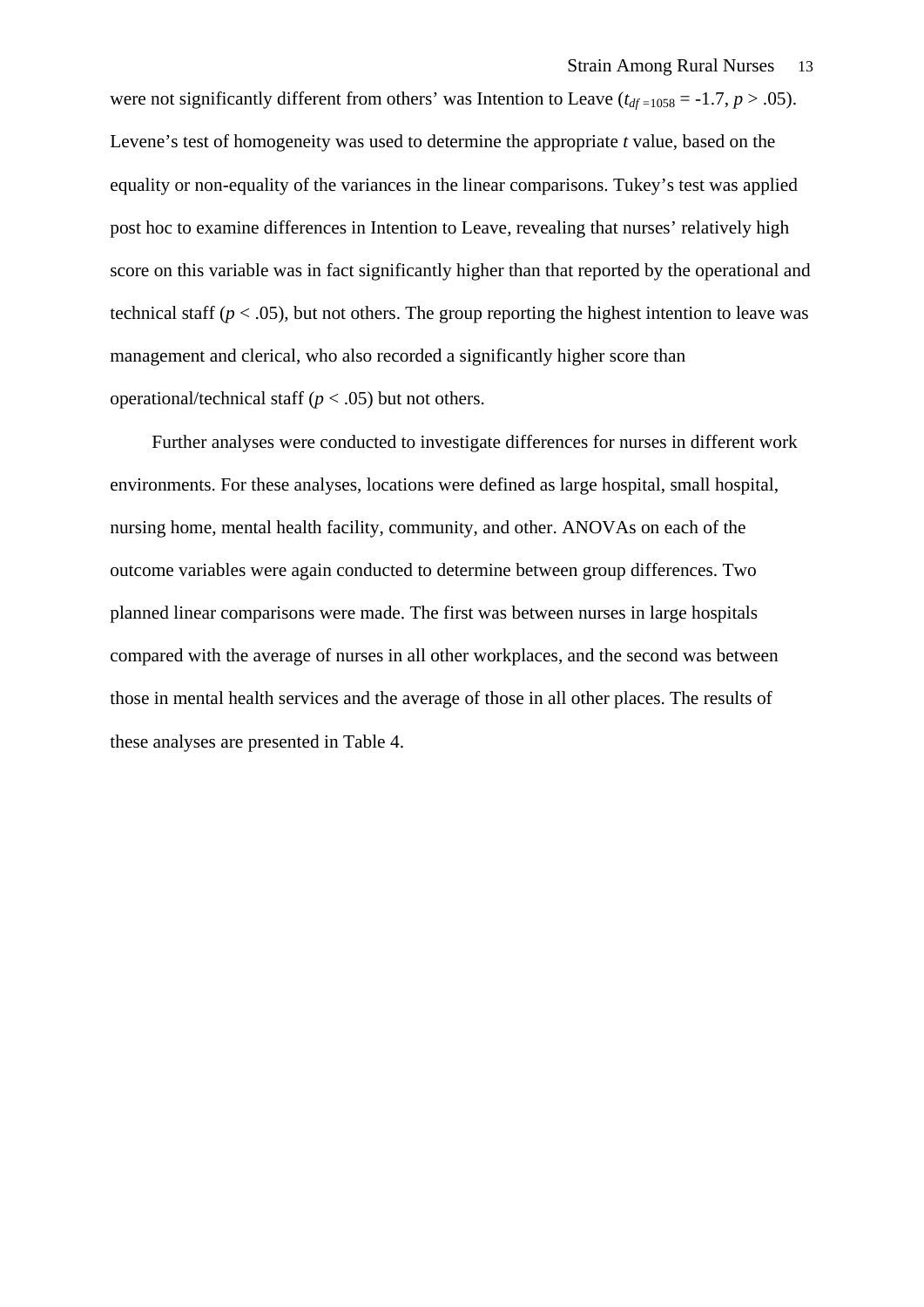|                               |       |                |       | Mean for each workplace |       |       |                |          |          |
|-------------------------------|-------|----------------|-------|-------------------------|-------|-------|----------------|----------|----------|
| Variable                      | 1     | $\overline{2}$ | 3     | $\overline{4}$          | 5     | 6     | $\overline{F}$ | $t^a$    | $t^b$    |
| Quality of Worklife           | 42.18 | 51.41          | 54.28 | 39.42                   | 63.67 | 63.89 | $8.4**$        | $-4.1**$ | $-3.5**$ |
| <b>Individual Morale</b>      | 48.59 | 52.52          | 55.97 | 42.80                   | 59.33 | 72.38 | $5.3**$        | $-4.4**$ | $-4.1**$ |
| <b>Individual Distress</b>    | 40.70 | 32.82          | 33.98 | 46.86                   | 24.57 | 15.71 | $6.4**$        | $5.4**$  | $4.3**$  |
|                               |       |                |       |                         |       |       |                |          |          |
| Workplace Morale              | 45.62 | 51.20          | 53.93 | 39.29                   | 59.62 | 65.00 | $6.6**$        | $-3.2*$  | $-4.1**$ |
| Supportive Leadership         | 50.64 | 60.00          | 56.18 | 40.00                   | 65.96 | 78.00 | $6.9**$        | $-3.1*$  | $-5.0**$ |
| Participative Decision-Making | 44.11 | 54.20          | 55.75 | 38.69                   | 55.53 | 68.75 | $8.5**$        | $-3.3*$  | $-3.5*$  |
| <b>Role Clarity</b>           | 58.49 | 65.28          | 66.80 | 54.27                   | 62.98 | 72.50 | $5.3**$        | $-2.5*$  | $-3.1*$  |
| Prof Interaction              | 58.46 | 63.53          | 64.55 | 61.15                   | 65.38 | 73.57 | $3.1*$         | $-3.3*$  | $-1.2$   |
| Appraisal & Recognition       | 42.18 | 52.32          | 55.34 | 40.18                   | 53.99 | 75.83 | $9.3**$        | $-4.8**$ | $-3.8**$ |
| Professional Growth           | 44.86 | 53.58          | 56.01 | 46.67                   | 55.77 | 67.00 | $6.4**$        | $-4.1*$  | $-2.0$   |

*Summary of Mean Differences among Outcome Measures of Nurses in Different Work Environments.*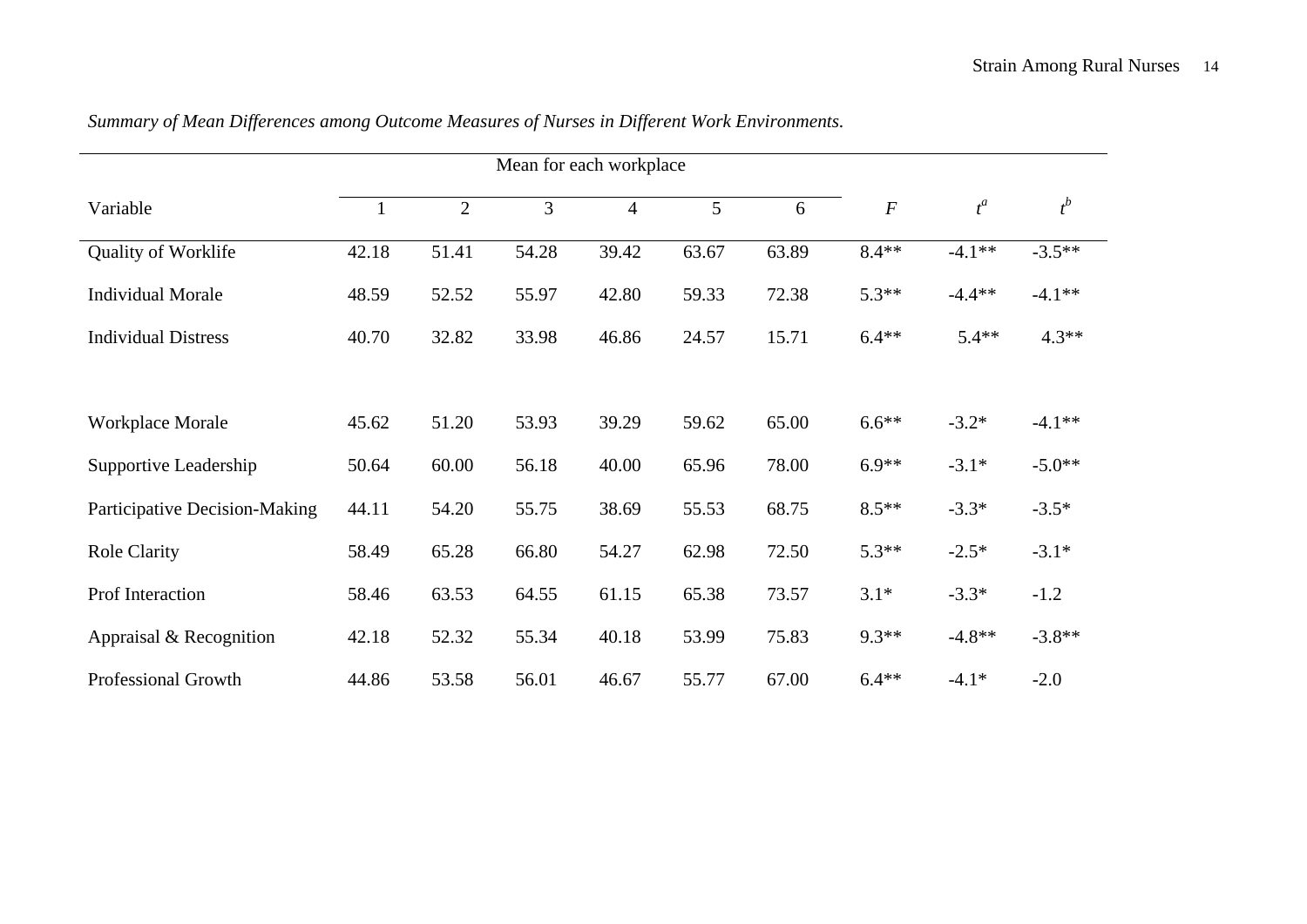| Mean for each workplace       |       |                |       |                |       |       |                  |          |          |
|-------------------------------|-------|----------------|-------|----------------|-------|-------|------------------|----------|----------|
| Variable                      |       | $\overline{2}$ | 3     | $\overline{4}$ | 5     | 6     | $\boldsymbol{F}$ | $t^a$    | $t^b$    |
| <b>Goal Congruency</b>        | 52.37 | 54.07          | 63.68 | 47.81          | 63.96 | 66.00 | $9.4**$          | $-3.0*$  | $-3.6**$ |
| <b>Workplace Distress</b>     | 68.72 | 59.18          | 58.55 | 75.71          | 44.23 | 45.00 | $14.1**$         | $4.9**$  | $5.5**$  |
| <b>Excessive Work Demands</b> | 73.08 | 63.66          | 62.65 | 62.20          | 47.00 | 47.50 | $10.1**$         | $5.9**$  | 0.8      |
| <b>Job Satisfaction</b>       | 58.60 | 67.36          | 69.69 | 56.98          | 71.58 | 85.56 | $6.5**$          | $-5.5**$ | $-3.3*$  |
| Intention to Leave            | 20.51 | 17.58          | 15.00 | 34.30          | 18.27 | 11.67 | $5.5**$          | 0.5      | $4.0**$  |
|                               |       |                |       |                |       |       |                  |          |          |

*Note.* \* *p* < .05, \*\* *p* < .001.

 $1 =$ large hospital ( $n = 399$ ),  $2 =$ small hospital ( $n = 100$ ),  $3 =$ nursing home ( $n = 197$ ),  $4 =$ mental health ( $n = 85$ ),  $5 =$ community ( $n = 76$ ),  $6 =$ other

services  $(n = 114)$ .

 $t^a = t$ -score based on linear comparison of nurses in large hospitals with nurses in all other workplaces.

 $t^b = t$ -score based on linear comparison of nurses in mental health services with nurses in all other workplaces.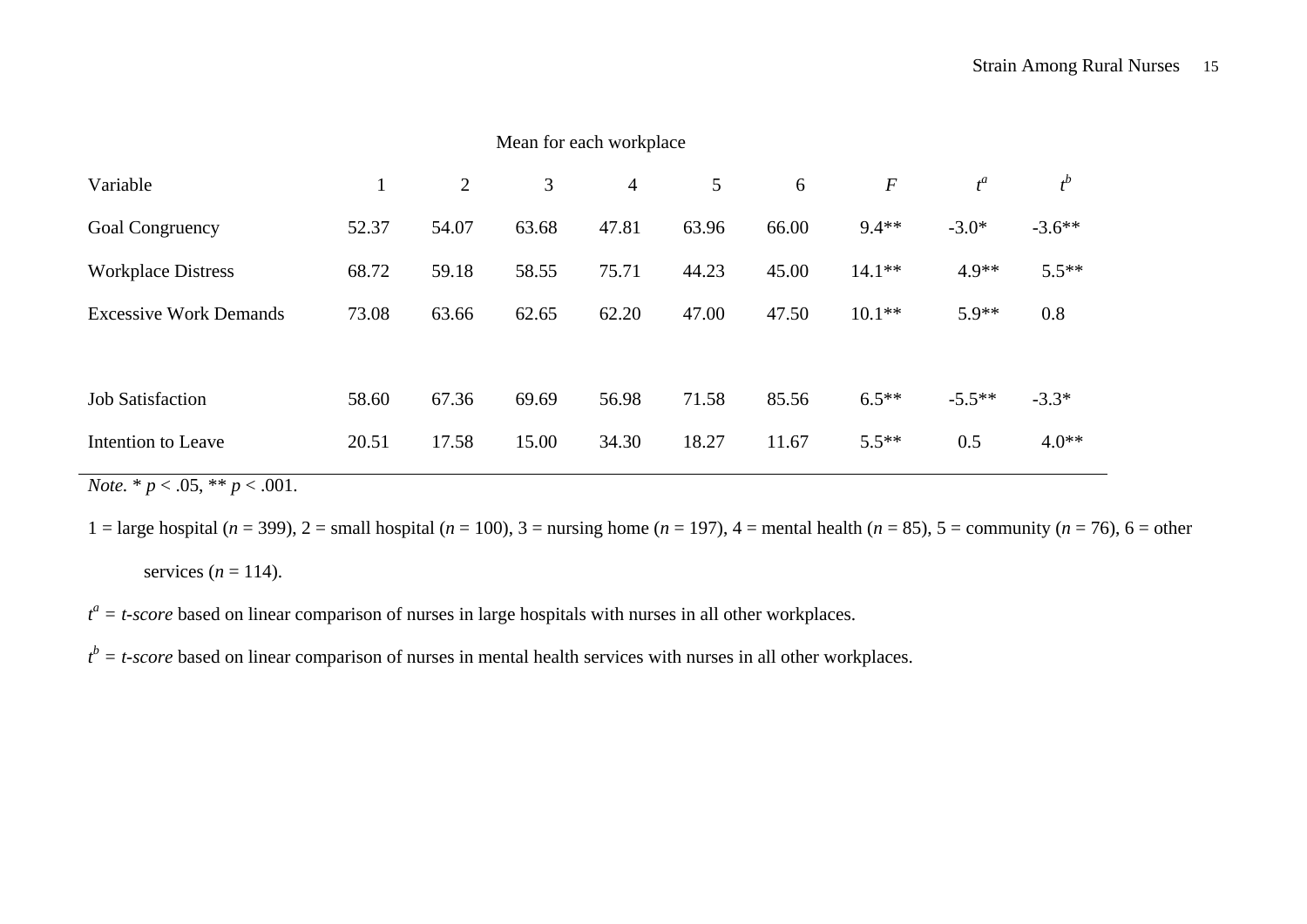Again significant differences ( $p < .05$ ) were revealed for nurses in different work environments on all variables. As hypothesised, the linear comparisons showed that nurses in the large hospital reported significantly poorer outcomes than those working in other facilities. All positive measures were lower and all negative measures were higher, except their expressed intentions to leave, which were not significantly different from a linear combination of all others ( $t_{df=55}= 0.5$ ,  $p > .05$ ). However, a post hoc analysis using Tukey's test indicated that nurses in the large hospital did have higher intentions to leave  $(p < .05)$  than nurses working in small hospitals (who recorded the lowest score on this variable) and those working in nursing homes. The main concerns of nurses in the large hospital were related to excessive work demands ( $t_{df=485}=$  5.9,  $p < .001$ ) and lack of timely appraisal and recognition of their work ( $t_{df=485}$ = -4.8,  $p < .001$ ). Nurses working in the mental health service also reported significantly poorer results than others. However, their pattern of concerns was different. Their issues were not related to higher work demands than others ( $t_{df=485}$  = 0.8, *p* >.05), but rather to high levels of workplace distress ( $t_{df=489}$  = 5.5, *p* <.001) and lack of supportive leadership ( $t_{df = 492} = -5.0$ ,  $p < .001$ ). They also reported the highest levels of intention to leave  $(t_{df = 51.9} = 4.0, p < .001)$ .

#### Discussion and Conclusions

Hypothesis one was strongly supported, with nurses demonstrating less favourable outcomes than other HSD employees on all organisational climate scales except professional interaction – a measure of the degree of acceptance and support they experience in the workplace. Inspection of the means revealed that nurses recorded the lowest score on this variable also, but in this case the difference was not statistically significant at the .05 level. They also scored less favourably on all but one of the psychological outcome and attitude scores, having the lowest levels of job satisfaction and morale, and the highest levels of distress. The only exception was for the withdrawal behaviour, intention to leave. It is interesting to note that the highest scorers on this scale were the administrative group, even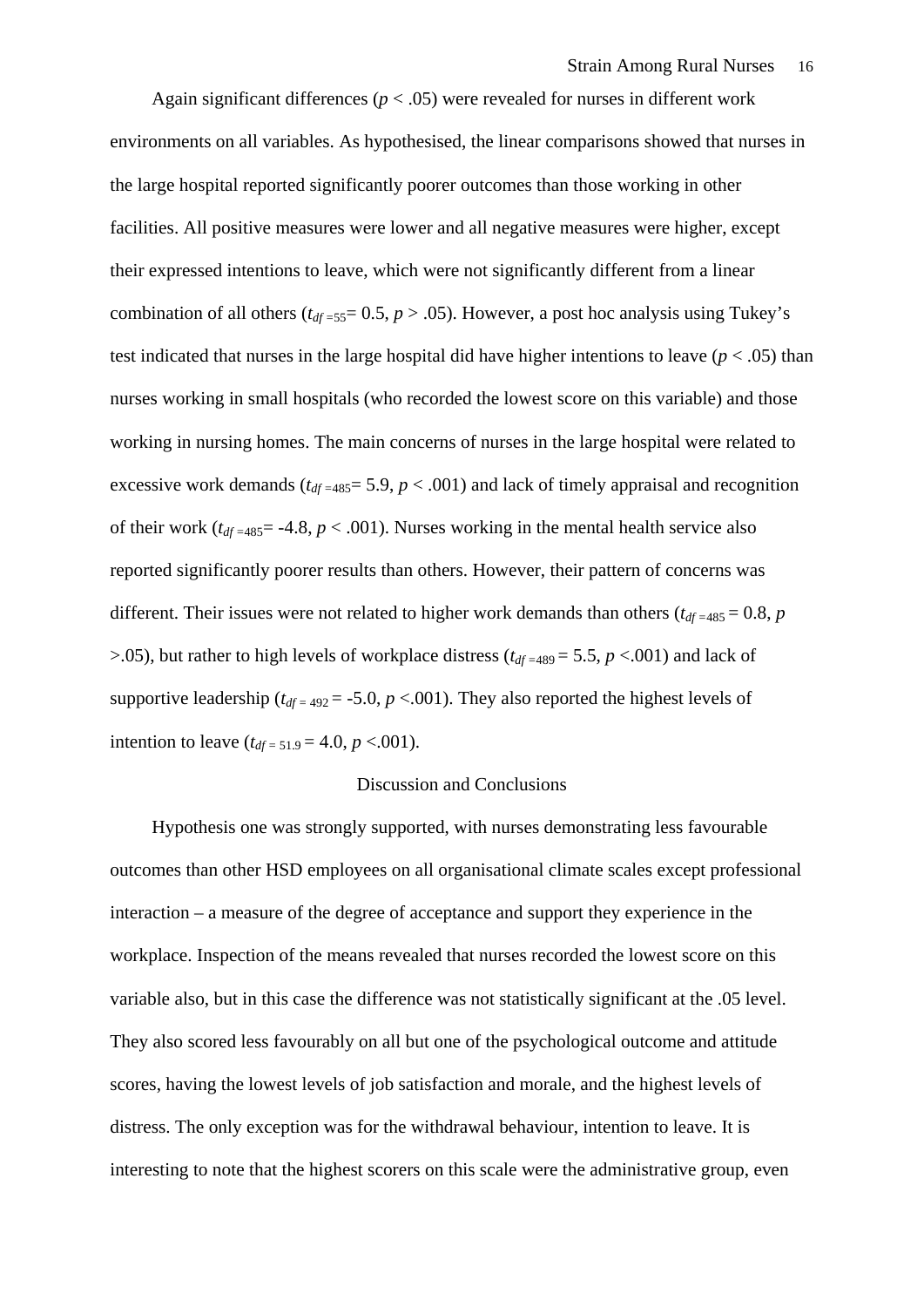though they have recorded moderately high levels of job satisfaction and low distress. This accorded with previous research indicating that intention to leave and turnover were strongly influenced by the availability of suitable options (Hulin 1991). The administrative group's intentions to leave may be influenced by the fact that they are the most likely to be able to find alternative employment in other industries in the local area, their skills being least specific to the health field. Nurses on the other hand, are unlikely to find other employment opportunities without leaving the area, a move that might be difficult due to family and/or financial circumstances. Nevertheless, the score for nurses on Intention to Leave is relatively high and is significantly higher than the withdrawal intentions of operational/technical staff. This latter group have the lowest intention to leave, which is aligned as expected, with their expressions of high levels of morale and job satisfaction.

The data also provided support for the second hypothesis, that nurses in large hospitals and in mental health services would report less favourable outcomes than nurses in other facilities. All positive measures were scored lower, and negative indicators were higher for nurses in large hospitals, except for Intention to Leave, again giving evidence of a complex set of predictors implicated in the decision process associated with job withdrawal. Nurses in mental health recorded generally poorer outcomes than others on all scales except those related to workload, professional interaction, and professional growth. Further muddying the waters with regard to the formation of intentions to leave, these nurses scored the highest level on this variable. It may be that this score reflects the availability of the less disruptive and more feasible option of a transfer into another part of the health service, rather than the intention to leave their position altogether.

Nurses in the large hospital reported very high levels of Excessive Work Demands, a finding consistent with previous research (Baldwin 1999, Muncer et al. 2001). They also recorded low scores on the Appraisal and Recognition scale, indicating that they did not feel they were given adequate feedback on the quality of their work, nor were their efforts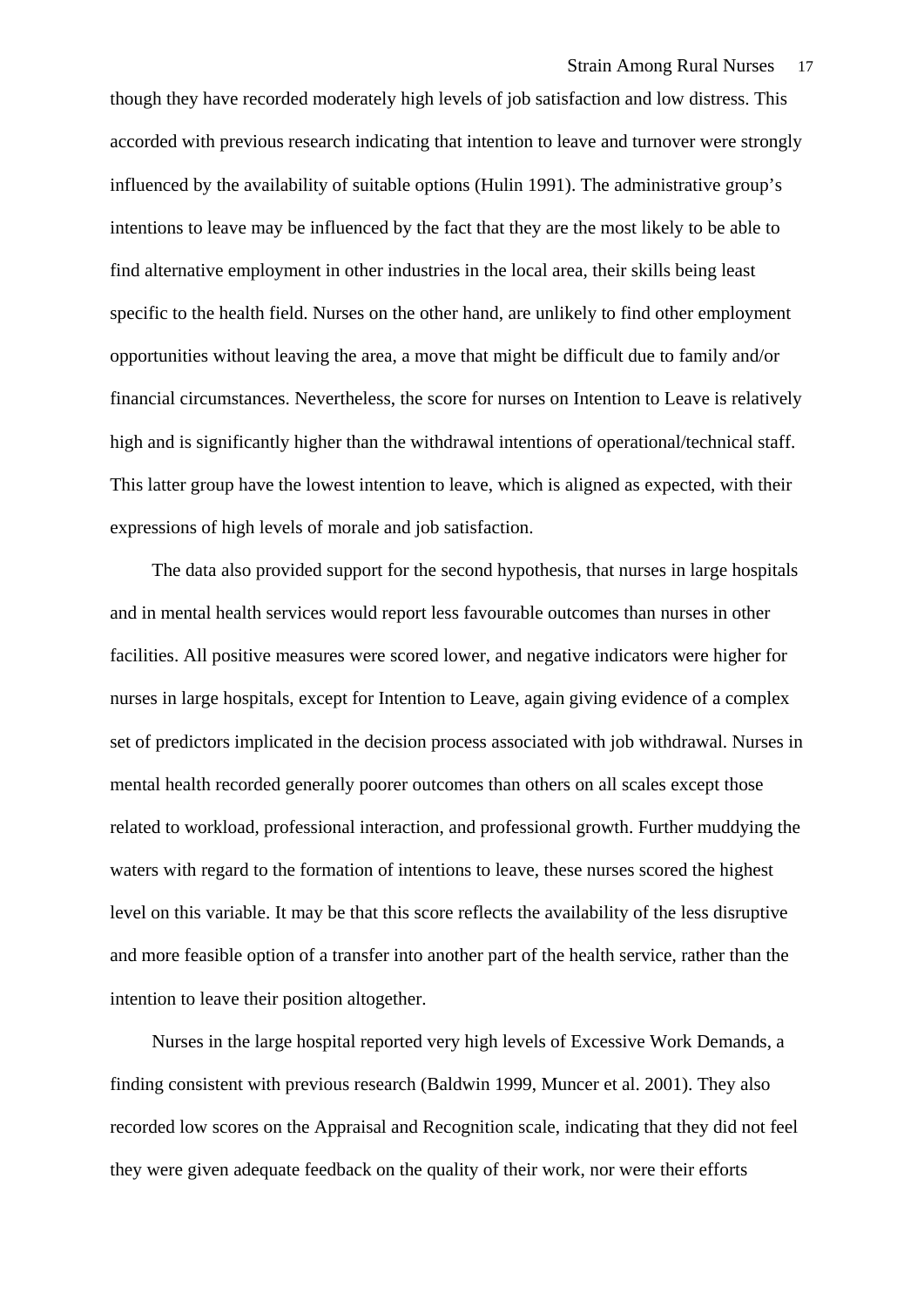appreciated. Hegney (1996) identified this as an issue, particularly in areas where there were shortages of medical practitioners and nurses. In these situations, nurses were often called upon to perform in extended roles, but despite this, they were often not adequately trained nor appropriately recognised or remunerated for the additional work they were required to perform (Hegney). Even though they had increases in responsibilities, nurses were still treated as "handmaidens" (AAP 2002). Anderson and Kimber (1991) noted that nurses in rural areas need independence and knowledge in a wide range of areas, sometimes being called on to practise in other allied health fields as well as within all medical practice areas.

The unfavourable outcomes recorded by nurses in the mental health service appeared to be more related to their high levels of workplace distress and lack of supportive leadership, than to workload issues. Their scores indicated that they do not see their supervisors as generally approachable and supportive, or aware of the problems they face. Their distress is reflected in high scores on Intention to Leave, and seems to support previous findings that the nature of the work with psychiatric patients may be more confronting and distressing than other nursing roles (Baldwin 1999). It seems likely that in cases where staff feel anxious and distressed, they may expect and hope for even higher levels of support from their superiors. Their higher expectations and needs might influence their perceptions of the level of support provided, causing them to rate it lower in relative terms than it might actually be. Further studies will need to be conducted to see if other mental health workers report similarly high work-related distress and low job satisfaction.

A limitation of this study is that these results represent the responses of employees in one Queensland Health Service District, and may not therefore be generalisable to other environments. The study will need to be replicated, particularly in relation to those working in mental health. Nevertheless, the results are sufficiently robust to suggest that nurses' experiences at work are in fact less positive than the experiences of those employed in other roles in the same workplaces.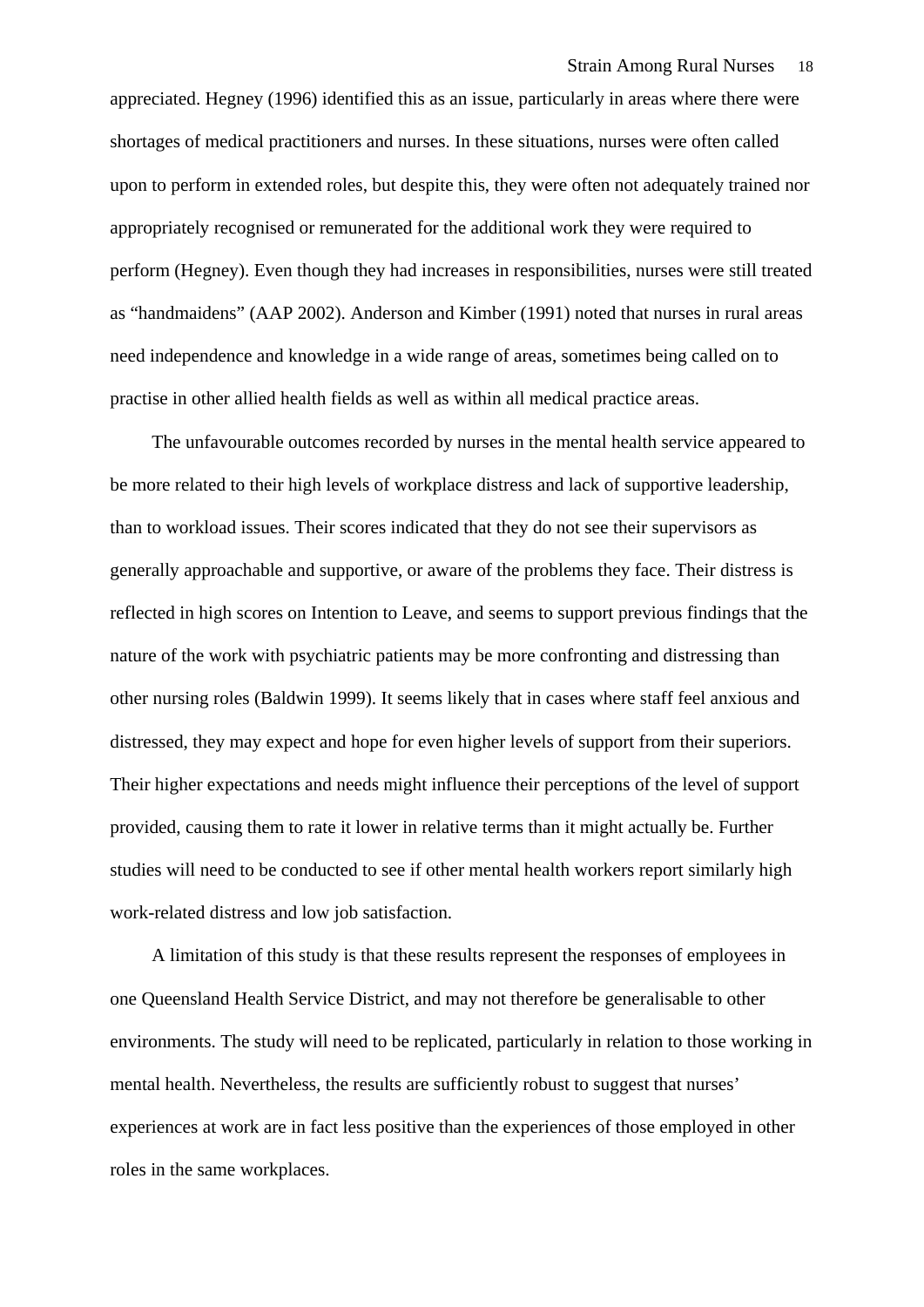The shortage of nurses is no doubt a contributing factor to the high workload faced by those trying to meet the needs of their patients. The high workload in turn appears to be contributing to making the nursing role less desirable, and is associated with formations of intentions to leave, further exacerbating the shortage. The negative outcomes for nurses described in this study call for continued action to be taken in order to help alleviate this vicious and self-defeating cycle. Hegney et al. (2002) list a variety of strategies and interventions being introduced to recruit and retain nurses, particularly in rural areas. Some of these include rural nursing scholarships, and mentoring and transition support for staff taking up new positions. Recently achieved pay increases for nurses may also boost recruitment by making the profession a more attractive option. Future studies may be able to measure the effectiveness of these strategies.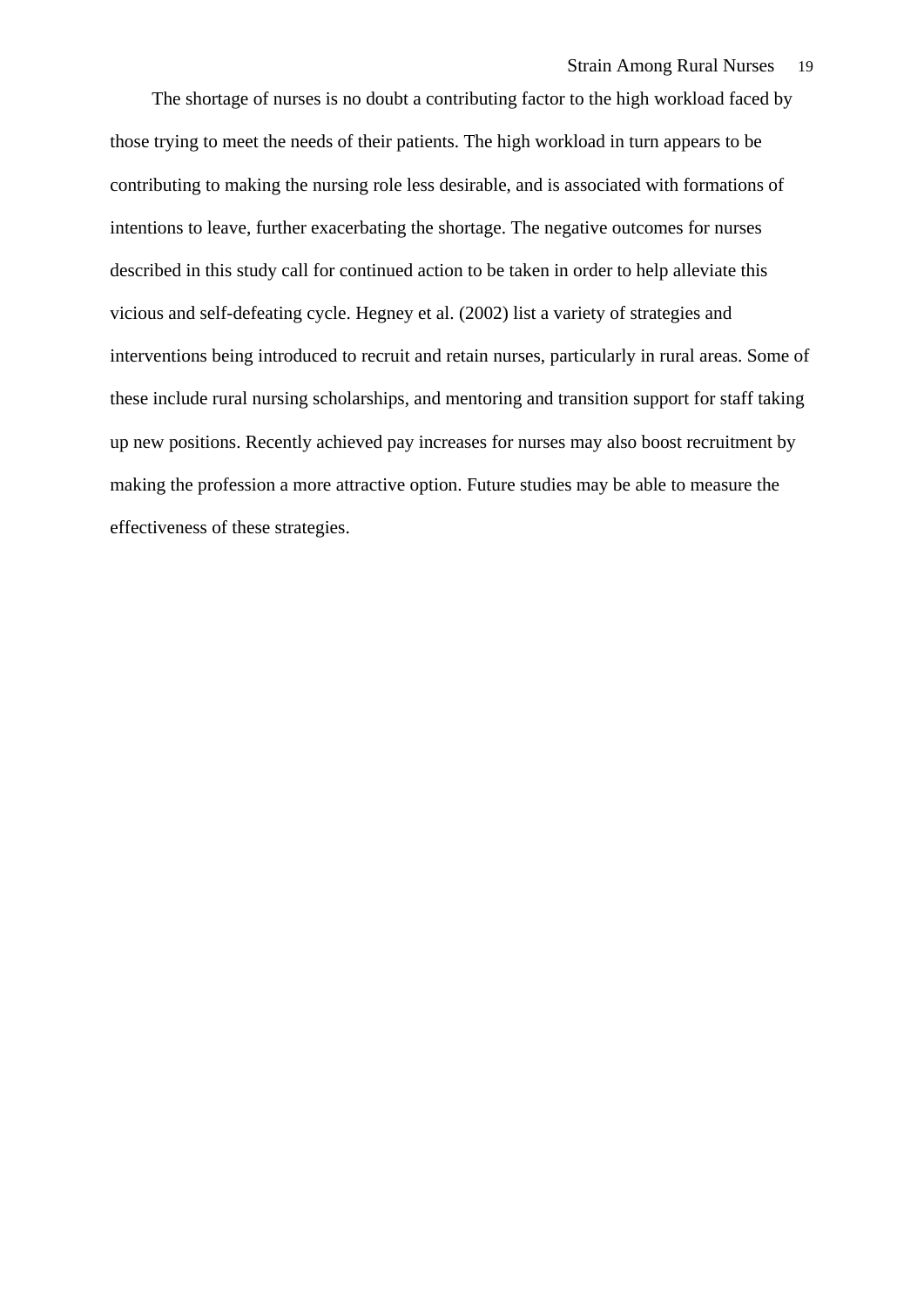## References

AAP (2002) Nurses still treated like handmaidens. *Australian Nursing Journal* 10**,** 6.

Anderson J. and Kimber K. (1991) Meeting the continuing education needs of nurses in rural settings. *Journal of Continuing Education in Nursing* 22**,** 29-34.

Baldwin P. J. (1999) Nursing. In *Stress in health professionals* (Firth-Cozens J. & Payne R. L. eds), Wiley, Chichester, England, pp 93-104.

Coward R. T., Hogan T. L., Duncan R. P., Horne C. H., Hilker M. A. and Felsen L. M. (1995) Job satisfaction of nurses employed in rural and urban long-term care facilities. *Research in Nursing and Health* 18**,** 271-284.

Dawson D. (Producer) (2002) *Northern Territory Country Hour* [Radio Broadcast]. Australian Broadcasting Corporation, Darwin, NT.

DOHAC (1999) *The accessibility/remoteness index for Australia (ARIA) classification,*  Department of Health and Aged Care, Canberra.

Fogarty G. J., Machin A. M., Albion M. J., Sutherland L., Lalor G. A. and Revitt S. (1999) Predicting occupational strain and job satisfaction: The role of stress, coping, personality, and affectivity variables. *Journal of Vocational Behavior* 54**,** 429-452.

Hart P. M. and Cooper C. L. (2001) Occupational stress: Toward a more integrated framework. In *Handbook of industrial work and organizational psychology*, Vol 2 Personnel psychology (Anderson N., Ones D. S., Sinangil H. K. & Viswesvaran C. eds), Sage, London, pp 93-114.

Hart P. M. and Cotton P. (2002) Conventional wisdom is often misleading: Police stress within an organisational framework. In *Occupational stress in the service professions* (Dollard M. C., Winefield A. H. & Winefield H. R. eds),Taylor & Francis, London, pp 103- 139.

Hart P. M., Griffin M. A., Wearing A. J. and Cooper C. L. (1996) *Queensland Public Agency Staff Survey,* Public Sector Management Commission, Brisbane.

Hegney D. (1996) The status of rural nursing in Australia: A review. *Australian Journal of Rural Health* 4**,** 1-10.

Hegney D., McCarthy A., Rogers-Clark C. and Gorman D. (2002) Why nurses are attracted to rural and remote practice. *Australian Journal of Rural Health* 10**,** 178-186.

Hegney D., Rogers-Clark C., Gorman D., Baker S. and McCarthy A. (2001) *Factors influencing the recruitment and retention of nurses in rural and remote areas in Queensland,*  University of Southern Queensland, Toowoomba, Qld.

Hirschhorn L. and May L. (1999) Stress in the nursing department: Learning from an executive team retreat. In *Stress in health professionals* (Firth-Cozens J. & Payne R. L. eds), Wiley, Chichester, England, pp 177-190.